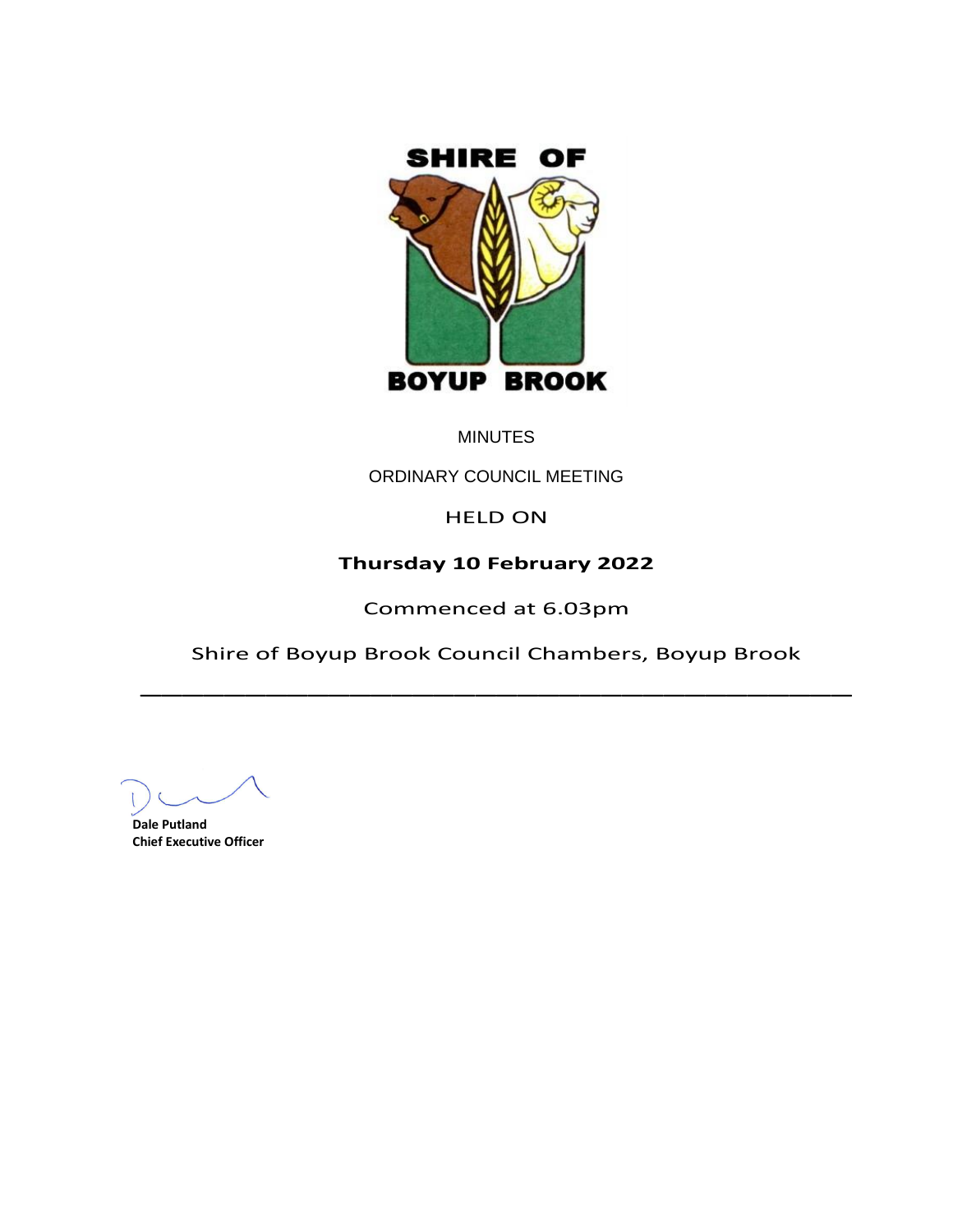#### **TABLE OF CONTENTS**

| 1.                       |                                                                                                       |  |
|--------------------------|-------------------------------------------------------------------------------------------------------|--|
| 2.                       | RECORD OF ATTENDANCE/APOLOGIES/LEAVE OF ABSENCE PREVIOUSLY APPROVED 3                                 |  |
| 3.                       | RESPONSE TO PREVIOUS PUBLIC QUESTIONS TAKEN ON NOTICE 3                                               |  |
| 4.                       |                                                                                                       |  |
| 5.                       |                                                                                                       |  |
| 6.                       |                                                                                                       |  |
| 7.<br>7.1                |                                                                                                       |  |
| 8.                       |                                                                                                       |  |
| 9.                       |                                                                                                       |  |
| 10 <sub>1</sub>          |                                                                                                       |  |
| 10.1                     |                                                                                                       |  |
| 10.2<br>10.2.1<br>10.2.2 |                                                                                                       |  |
| 10.3                     |                                                                                                       |  |
| 10.4<br>10.4.1           | Warren Blackwood Alliance of Councils Climate Change Impact Reference Group - Nomination of 2 Council |  |
| 10.4.2                   |                                                                                                       |  |
| 11.1                     |                                                                                                       |  |
|                          |                                                                                                       |  |
|                          | 13 URGENT BUSINESS BY APPROVAL OF THE PRESIDENT OR A MAJORITY OF  14                                  |  |
| 13.1                     |                                                                                                       |  |
| 14                       |                                                                                                       |  |
| 15                       |                                                                                                       |  |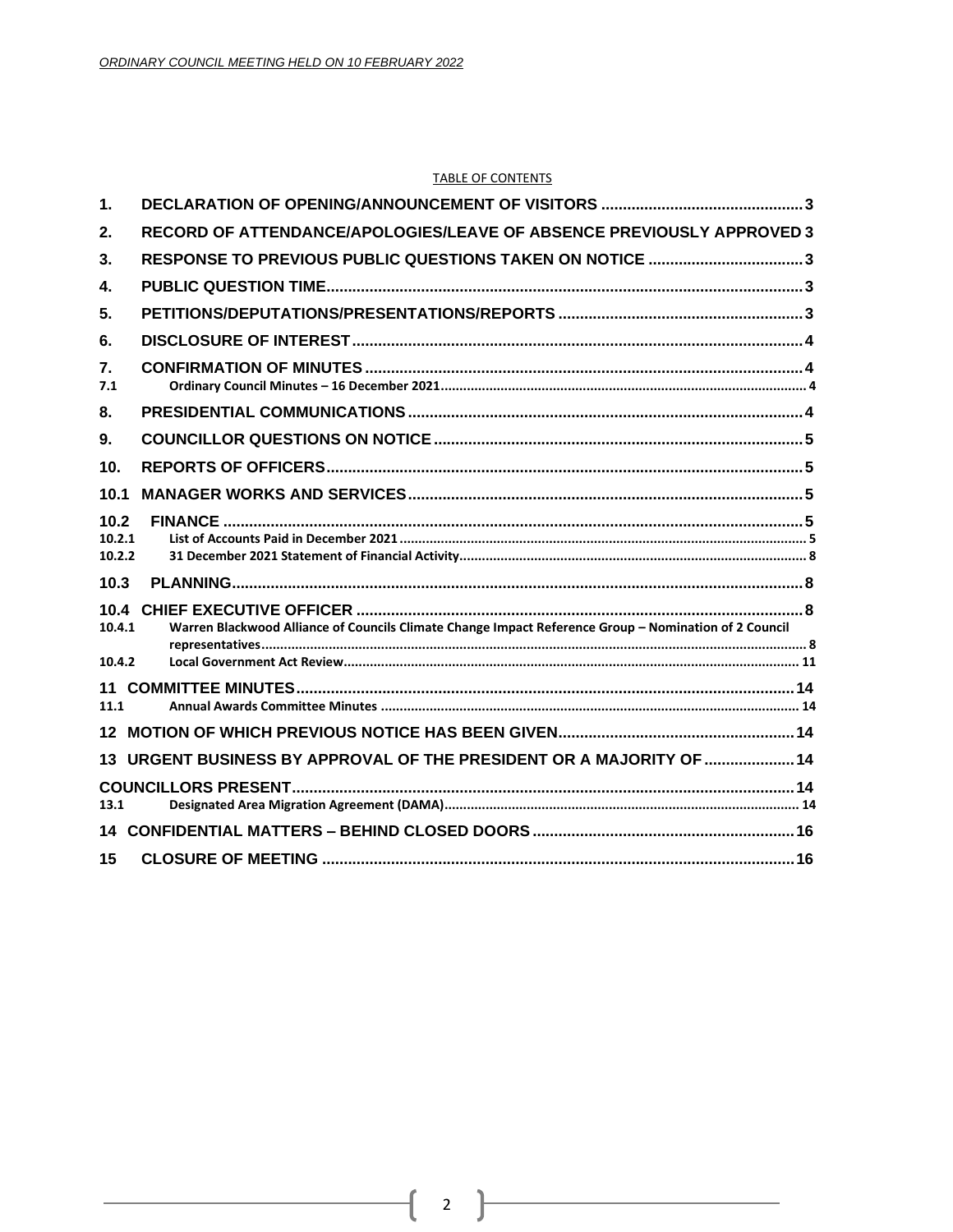# <span id="page-2-0"></span>**1. DECLARATION OF OPENING/ANNOUNCEMENT OF VISITORS**

*We acknowledge and pay our respects to the traditional custodians of the land on which we meet and work.*

# <span id="page-2-1"></span>**2. RECORD OF ATTENDANCE/APOLOGIES/LEAVE OF ABSENCE PREVIOUSLY APPROVED**

| <b>PRESENT:</b> | <b>Shire President</b>     | <b>Richard Walker</b>   |
|-----------------|----------------------------|-------------------------|
|                 | Deputy Shire President     | Helen O'Connell         |
|                 | Councillor                 | Sarah Alexander         |
|                 |                            | Steele Alexander        |
|                 |                            | Philippe Kaltenrieder   |
|                 |                            | Darren E King           |
|                 |                            | Kevin J Moir            |
|                 |                            | Adrian Price            |
|                 |                            | <b>Charles Caldwell</b> |
|                 | Chief Executive Officer    | Dale Putland            |
|                 | Manager Works & Services   | Wayne Butler            |
|                 | <b>Executive Assistant</b> | Maria Lane              |

LEAVE OF ABSENCE: Nil APOLOGIES: Nil

MEMBERS OF PUBLIC: Chris Sousa - Department of Fire and Emergency Services (*DFES*).

# <span id="page-2-2"></span>**3. RESPONSE TO PREVIOUS PUBLIC QUESTIONS TAKEN ON NOTICE** Nil

# <span id="page-2-3"></span>**4. PUBLIC QUESTION TIME**

Nil

# <span id="page-2-4"></span>**5. PETITIONS/DEPUTATIONS/PRESENTATIONS/REPORTS**

Chris Sousa from DFES expressed his thanks and appreciation to the Boyup Brook Bush Fire Brigade who assisted with the fires in Bridgetown.

The Shire President and Councillors would like to thank all who volunteered and helped, including the Boyup Brook Bush Fire Brigades, Boyup Brook Volunteer Fire & Emergency Services, St John Ambulance Boyup Brook, and the Boyup Brook Shire depot workers with the fires in Bridgetown.

3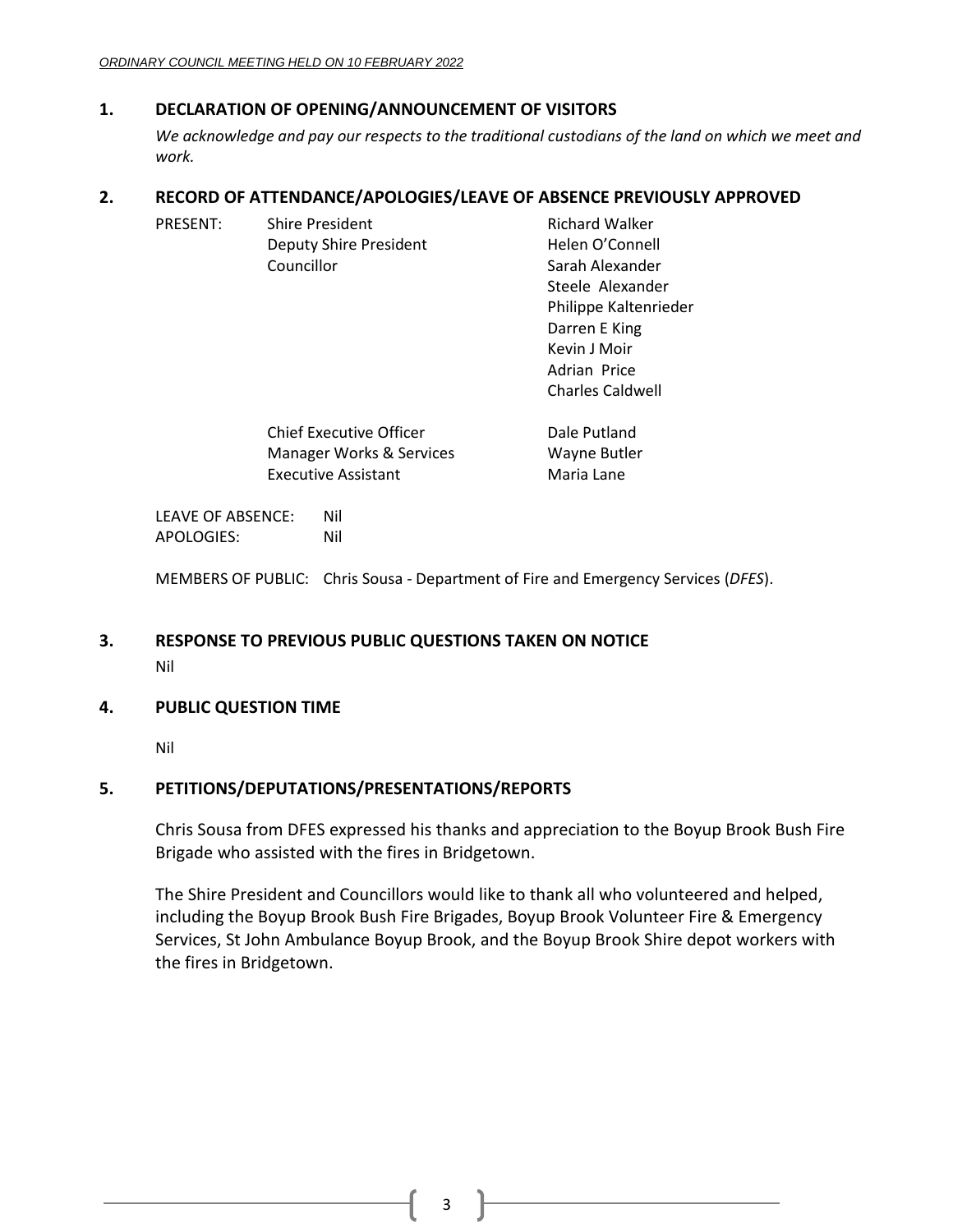### <span id="page-3-0"></span>**6. DISCLOSURE OF INTEREST**

| <b>Item</b> | <b>Councillor/Officer</b> | <b>Description</b>        | <b>Declaration</b> |
|-------------|---------------------------|---------------------------|--------------------|
| 10.4.2      | CEO.                      | Proposed elements involve | Impartiality       |
|             |                           | <b>CEO</b> requirements   |                    |
| 10.4.2      | <b>Shire President</b>    | Council composition and   | Impartiality       |
|             |                           | remuneration process      |                    |
| 10.4.2      | Deputy Shire              | Council composition and   | Impartiality       |
|             | President                 | remuneration process      |                    |
| 10.4.2      | Cr C Caldwell             | Council composition and   | Impartiality       |
|             |                           | remuneration process      |                    |
| 10.4.2      | Cr D King                 | Council composition and   | Impartiality       |
|             |                           | remuneration process      |                    |
| 10.4.2      | Cr Sarah Alexander        | Council composition and   | Impartiality       |
|             |                           | remuneration process      |                    |
| 10.4.2      | Cr Steele Alexander       | Council composition and   | Impartiality       |
|             |                           | remuneration process      |                    |
| 10.4.2      | Cr P Kaltenrieder         | Council composition and   | Impartiality       |
|             |                           | remuneration process      |                    |
| 10.4.2      | Cr A Price                | Council composition and   | Impartiality       |
|             |                           | remuneration process      |                    |
| 10.4.2      | Cr K Moir                 | Council composition and   | Impartiality       |
|             |                           | remuneration process      |                    |

# <span id="page-3-2"></span><span id="page-3-1"></span>**7. CONFIRMATION OF MINUTES**

#### **7.1 Ordinary Council Minutes – 16 December 2021**

#### **COUNCIL DECISION & OFFICER RECOMMENDATION – ITEM 7.1**

**MOVED: Cr Philippe Kaltenrieder SECONDED: Cr Helen O'Connell**

**That the minutes of the Ordinary Council Meeting held on Thursday 16 December 2021 be confirmed as an accurate record.**

**CARRIED 9/0 Res 22/02/03**

#### <span id="page-3-3"></span>**8. PRESIDENTIAL COMMUNICATIONS**

24th January – Warren Blackwood Alliance of Councils at Nelsons Bridgetown and the South West Development Commission regarding Native Forest decision and effect of Pine Estate expansion. 25th January – Met with Sergeant Phil Huggins and the President from the Country Music Club in relation to the festival.

26th January – Attended the Australia Day breakfast and Community Awards.

27th January – Met in relation to Rylington Park – farm planning.

31st January – Met with the CMCA regarding the Flax Mill Caravan Park.

2nd February – Attended a LEMC meeting.

3rd February – Warren Blackwood Alliance of Council/Forestry Transition Group.

4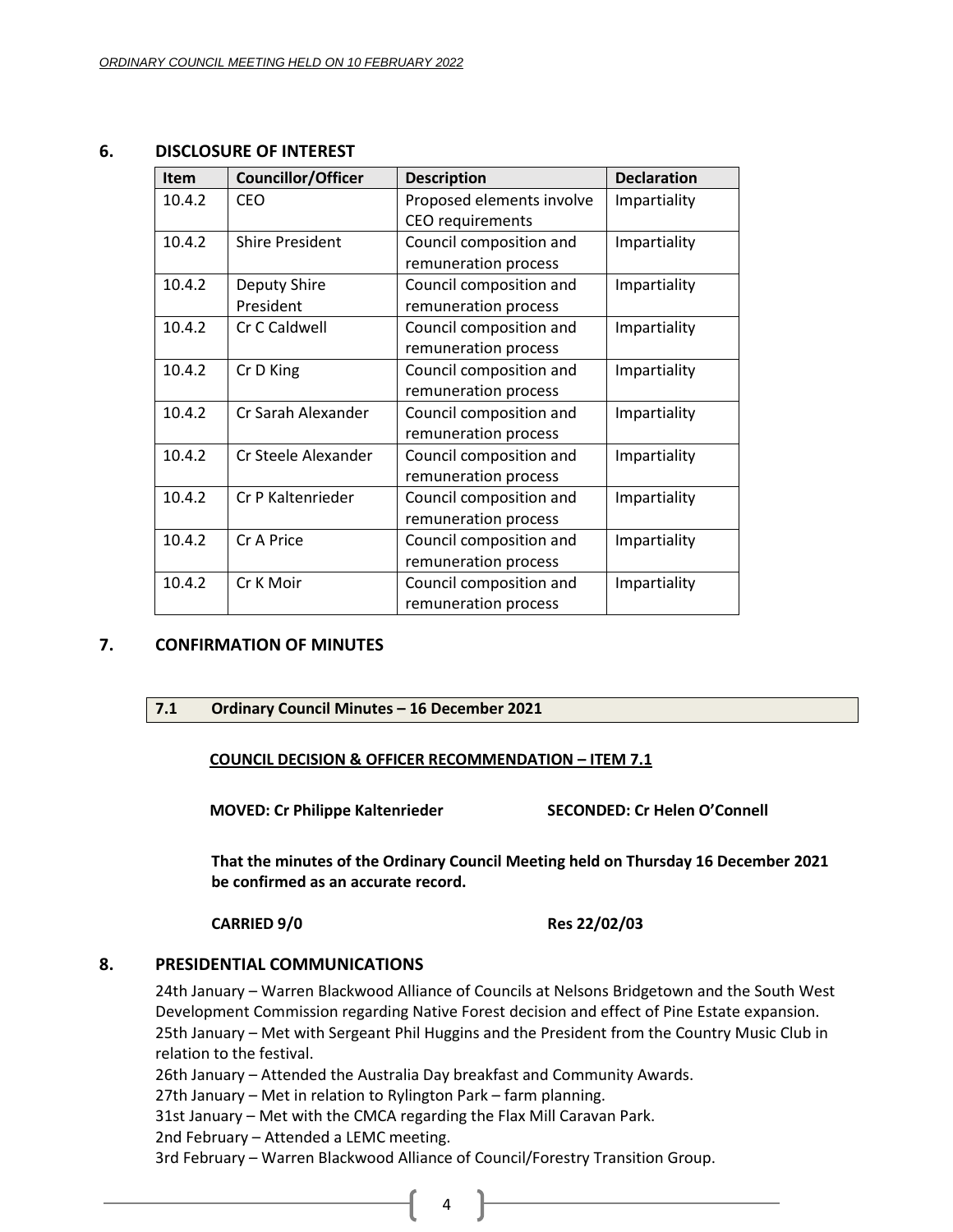# <span id="page-4-0"></span>**9. COUNCILLOR QUESTIONS ON NOTICE**

Nil

#### <span id="page-4-1"></span>**10. REPORTS OF OFFICERS**

<span id="page-4-2"></span>**10.1 Manager Works and Services**

Nil

#### <span id="page-4-3"></span>**10.2 FINANCE**

#### <span id="page-4-4"></span>**10.2.1 List of Accounts Paid in December 2021**

| Location:                              | Not applicable                          |
|----------------------------------------|-----------------------------------------|
| <b>Applicant:</b>                      | Not applicable                          |
| File:                                  | FM/1/002                                |
| <b>Disclosure of Officer Interest:</b> | None                                    |
| Date:                                  | 27/01/2022                              |
| Author:                                | Ben Robinson – Finance Manager          |
| <b>Authorising Officer:</b>            | Dale Putland – CEO                      |
| Attachments:                           | Yes - List of Accounts Paid in December |

#### **SUMMARY**

In accordance with the *Local Government (Financial Management) Regulations 1996* the list of accounts paid in December 2021 are presented to Council.

\_\_\_\_\_\_\_\_\_\_\_\_\_\_\_\_\_\_\_\_\_\_\_\_\_\_\_\_\_\_\_\_\_\_\_\_\_\_\_\_\_\_\_\_\_\_\_\_\_\_\_\_\_\_\_\_\_\_\_\_\_\_\_\_\_

#### **BACKGROUND**

This report presents accounts/invoices received for the supply of goods and services, salaries and wages, and the like which were paid during the period 01 to 31 December 2021.

#### **COMMENT**

The attached listing represents accounts/invoices the shire paid by cheque or electronic means during the period 01 to 31 December 2021.

#### **CONSULTATION**

Nil

#### **STATUTORY OBLIGATIONS**

Local Government (Financial Management) Regulations 1996, Regulations 12 and 13 apply and are as follows:

*12. Payments from municipal fund or trust fund*

*(1) A payment December only be made from the municipal fund or the trust fund —*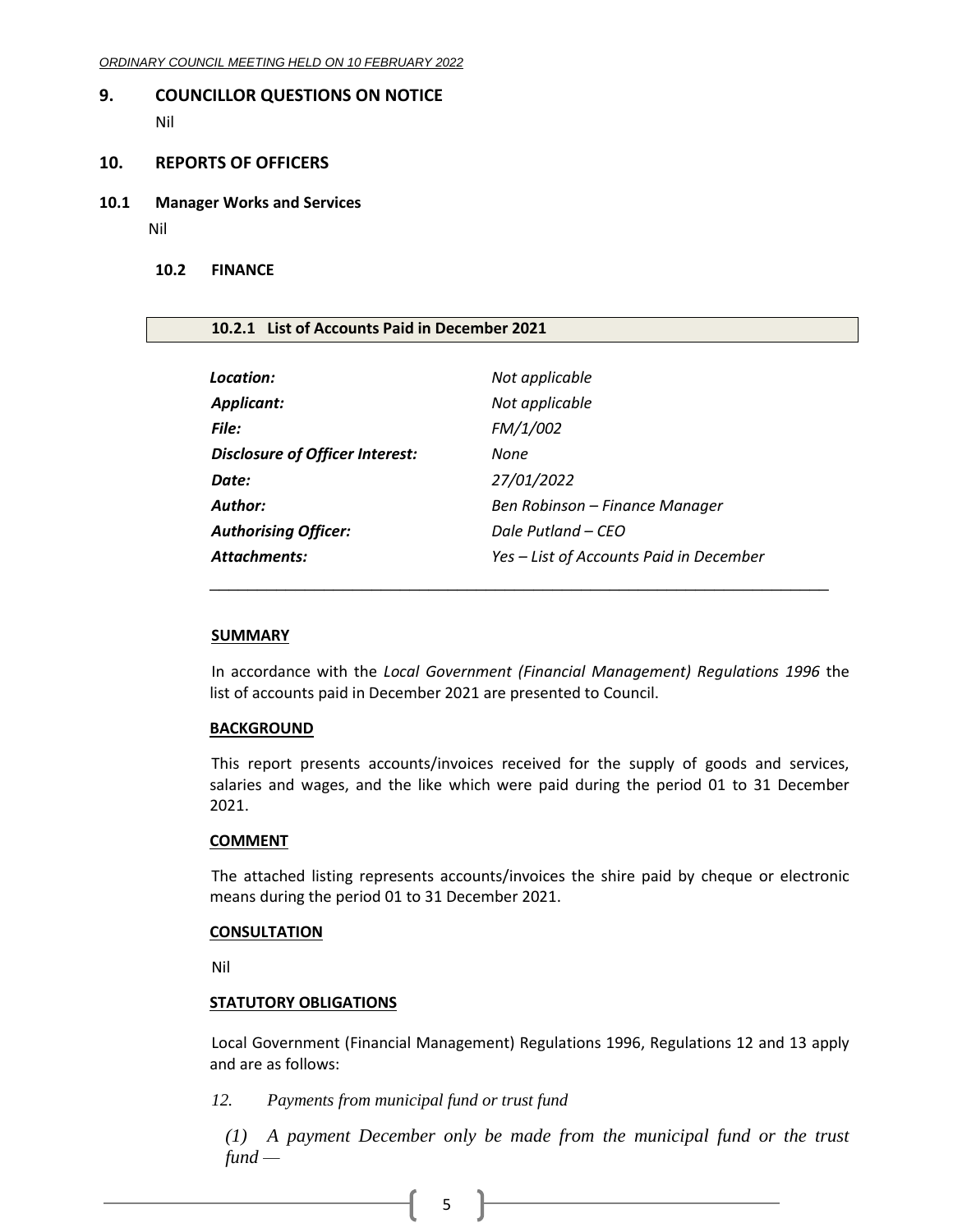*(a) if the local government has delegated to the CEO the exercise of its power to make payments from those funds — by the CEO; or*

*(b) otherwise, if the payment is authorised in advance by a resolution of the council.*

- *(2) The council must not authorise a payment from those funds until a list prepared under regulation 13(2) containing details of the accounts to be paid has been presented to the council.*
- *13. Lists of accounts*
- *(1) If the local government has delegated to the CEO the exercise of its power to make payments from the municipal fund or the trust fund, a list of accounts paid by the CEO is to be prepared each month showing for each account paid since the last such list was prepared —*
- *(a) the payee's name;*
- *(b) the amount of the payment;*
- *(c) the date of the payment; and*
- *(d) sufficient information to identify the transaction.*
- *(2) A list of accounts for approval to be paid is to be prepared each month showing —*
- *(a) for each account which requires council authorisation in that month —*
	- *(i) the payee's name;*
	- *(ii) the amount of the payment; and*
	- *(iii) sufficient information to identify the transaction; and*
- *(b) the date of the meeting of the council to which the list is to be presented.*
- *(3) A list prepared under sub regulation (1) or (2) is to be —*
	- *(a) presented to the council at the next ordinary meeting of the council after the list is prepared; and*
	- *(b) recorded in the minutes of that meeting.*

#### **POLICY IMPLICATIONS**

Council's Authority to Make Payments Policy has application.

### **BUDGET/FINANCIAL IMPLICATIONS**

Account payments accorded with a detailed 2021-22 Annual Budget

#### **STRATEGIC IMPLICATIONS**

Nil

#### **VOTING REQUIREMENTS**

Simple Majority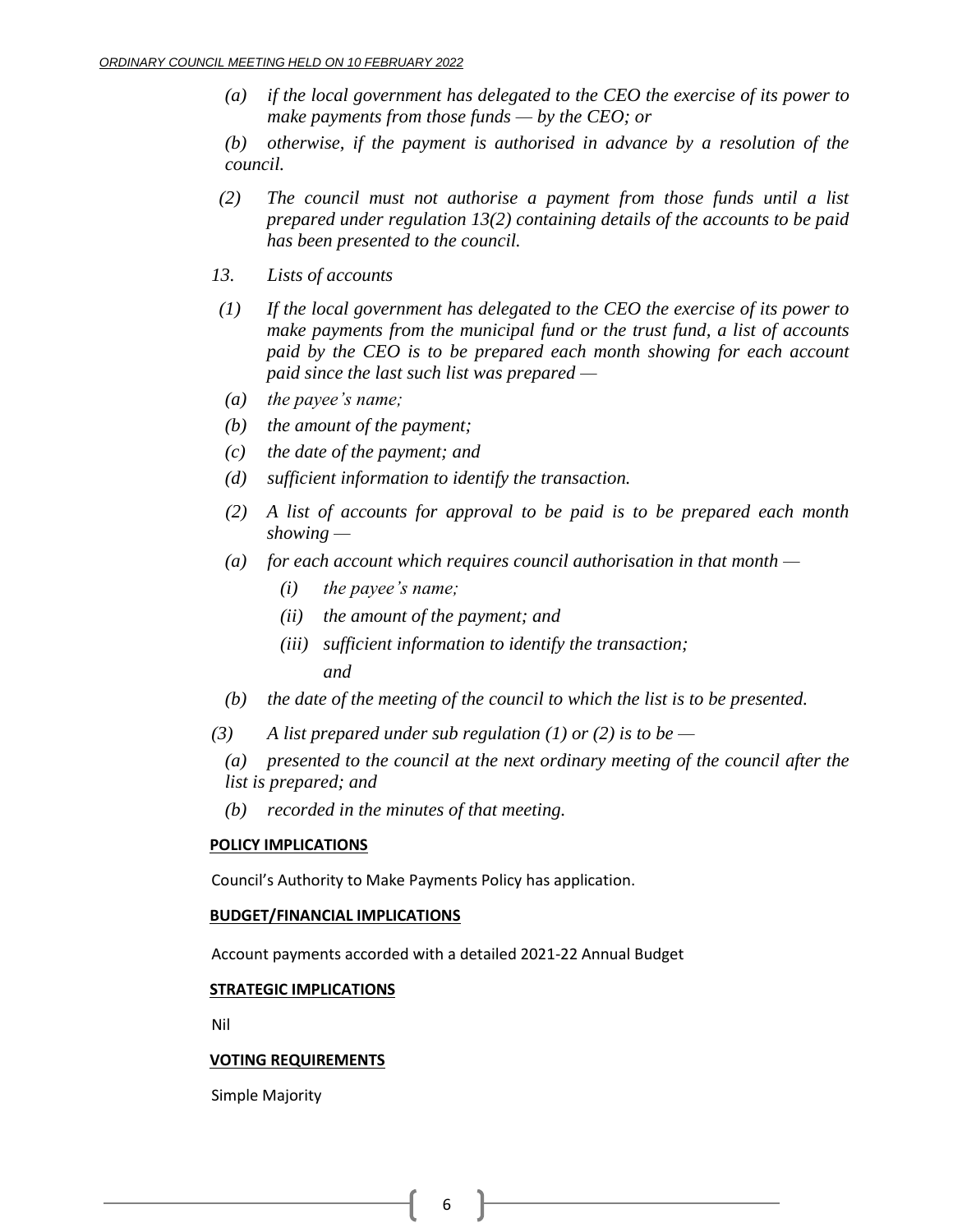#### **COUNCIL DECISION OFFICER RECOMMENDATION – Item 10.2.1**

**MOVED: Cr Helen O'Connell SECONDED: Cr Darren King**

**That at its February 2022 ordinary meeting Council receive as presented the list of accounts paid in December 2021, totalling \$940,756.98 from Municipal account, \$40,504.05 from Police Licensing account and \$13.02 from Boyup Brook Early Learning Centre account, as represented by:**

| <b>Municipal Cheques</b>             | 20544 - 20546       | S | 10,021.79  |
|--------------------------------------|---------------------|---|------------|
| <b>Municipal Electronic Payments</b> | EFT11687 - EFT11840 | S | 675,129.44 |
| <b>Municipal Direct Payments</b>     |                     | S | 255,605.75 |
| <b>Police Licensing Payments</b>     |                     | S | 40,504.05  |
| <b>BBELC Payments</b>                |                     | S | 13.02      |
|                                      |                     |   |            |

**CARRIED 9/0 Res 22/02/04**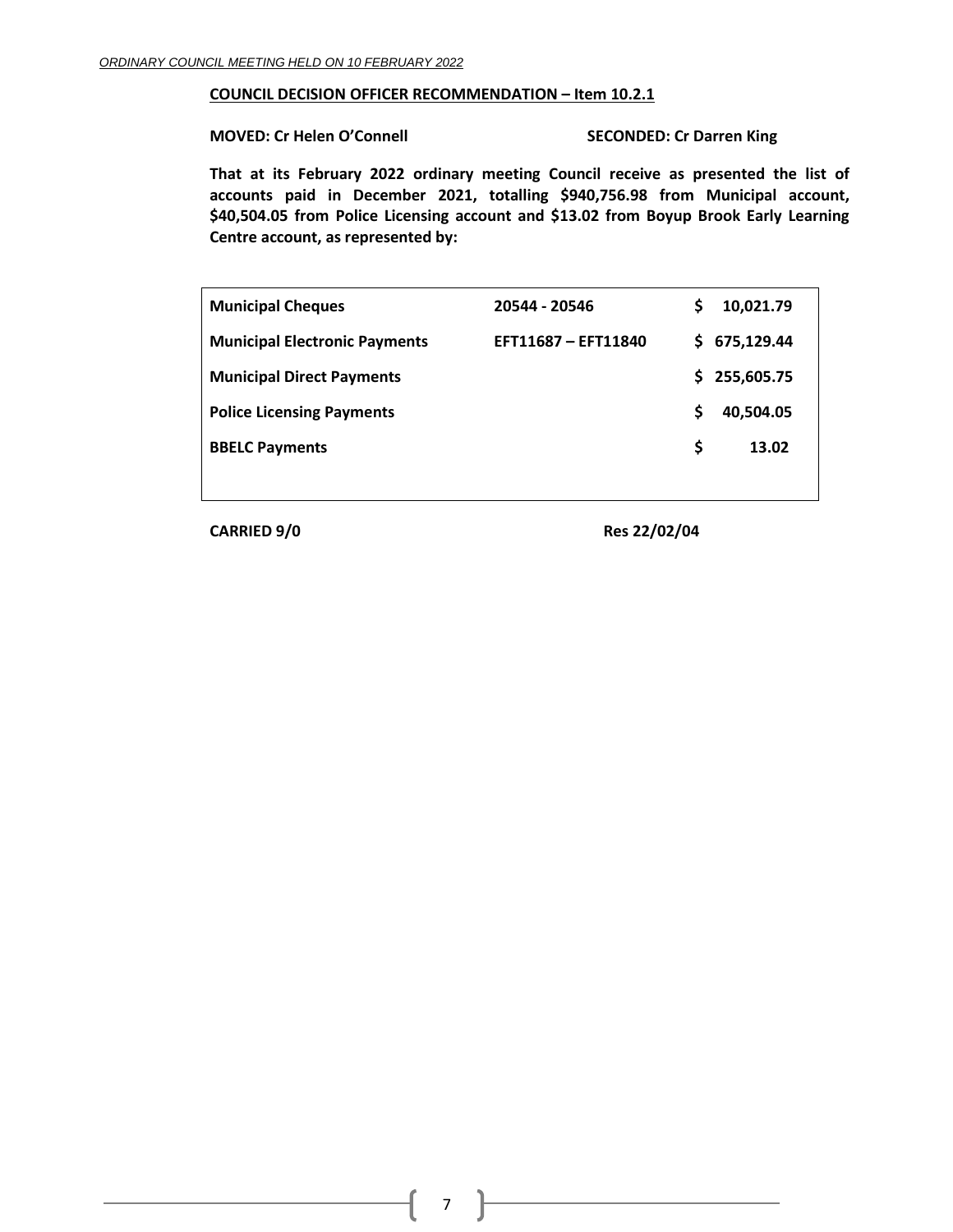#### **WITHDRAWN**

**Item 10.2.2 has been withdrawn. Waiting for the updated income reports from the Medical Centre.**

#### <span id="page-7-0"></span>**10.2.2 31 December 2021 Statement of Financial Activity**

<span id="page-7-1"></span>**10.3 PLANNING**

Nil

#### <span id="page-7-3"></span><span id="page-7-2"></span>**10.4 CHIEF EXECUTIVE OFFICER**

# **10.4.1 Warren Blackwood Alliance of Councils Climate Change Impact Reference Group – Nomination of 2 Council representatives**

| Location:                       | N/A                                    |
|---------------------------------|----------------------------------------|
| Applicant:                      | Nil                                    |
| Disclosure of Officer Interest: | Nil                                    |
| Date:                           | 3 December 2022                        |
| Author:                         | Maria Lane – Executive Assistant       |
| <b>Authorizing Officer:</b>     | Dale Putland - Chief Executive Officer |
| Attachments:                    | N/A                                    |

\_\_\_\_\_\_\_\_\_\_\_\_\_\_\_\_\_\_\_\_\_\_\_\_\_\_\_\_\_\_\_\_\_\_\_\_\_\_\_\_\_\_\_\_\_\_\_\_\_\_\_\_\_\_\_\_\_\_\_\_\_\_\_\_\_\_\_\_\_\_\_\_\_\_\_\_\_\_

#### **SUMMARY**

At the ordinary Council Meeting held on 25 February 2021 Council resolved to join the Warren Blackwood Alliance of Council's Climate Change Impact Reference Group – Resolution # 21/2/19.

The Shire is committed to the WALGA Regional Climate Alliance Program for a minimum of two years and will, as per correspondence sent to the Blackwood Alliance of Council's on 18<sup>th</sup> June 2021:

- 1. Provide a financial contribution of up to \$5000 per year to support the implementation of identified projects;
- 2. Provide a venue for meetings of the Climate Change Impact Reference Group (approximately 3 half days per year);
- 3. Continue to provide 2 Councillors and 1 staff member on the Climate Change Impact Reference Group meetings;
- 4. Provide a hot desk within the Shire Administration Office for the appointed coordinator to utilise as needed; and
- 5. Provide in-kind support, such as staff time, to support the coordinators activities.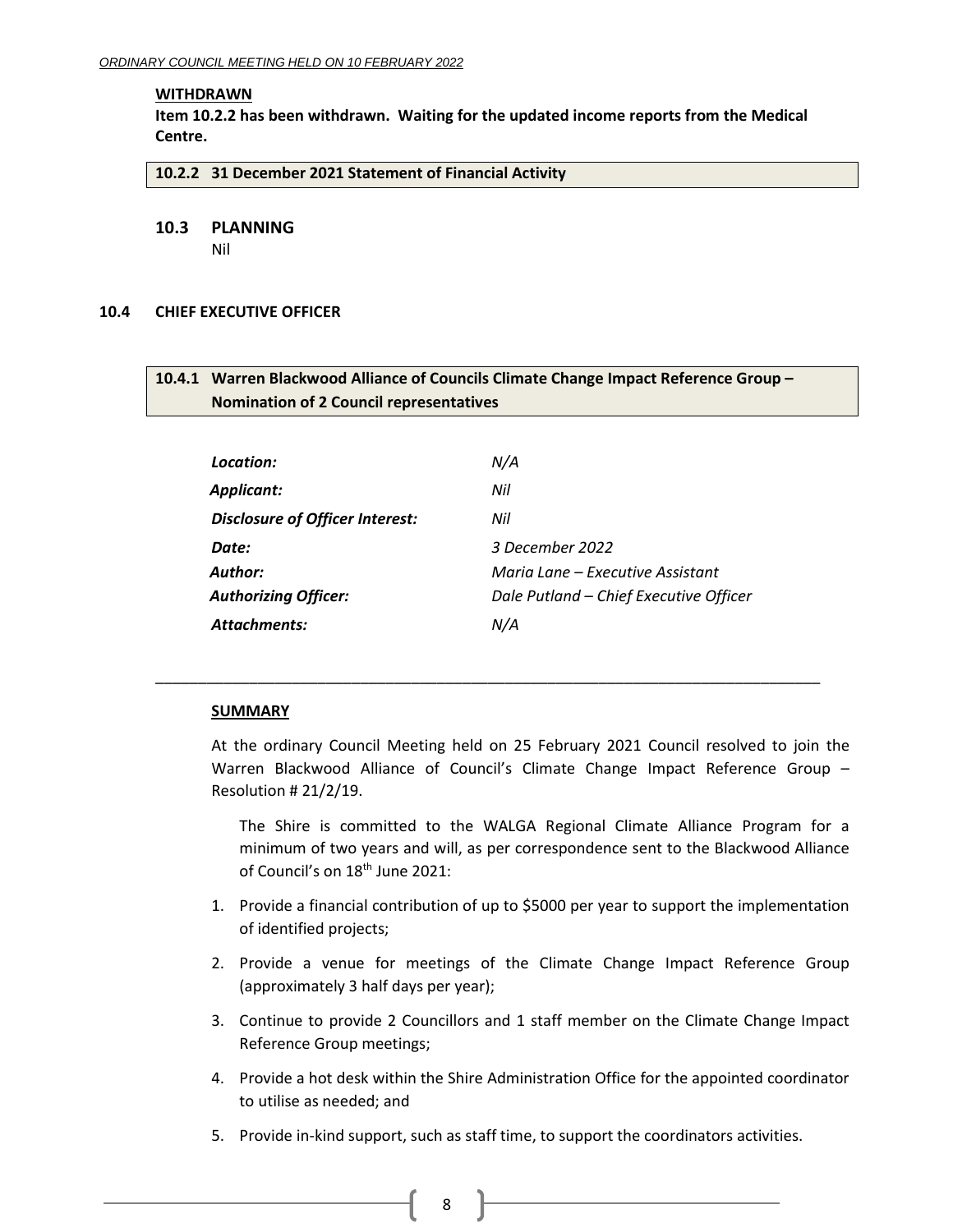### **BACKGROUND**

The Shire of Bridgetown Greenbushes has been a member of the WBAC for approximately 20 years along with the Shire of Manjimup and Nannup. The Shire of Donnybrook-Balingup has also recently joined this regional grouping of Councils.

The purpose of the Climate Change Working Group is to establish a subregional climate change policy that includes recommendations for practical and achievable adaption and mitigation strategies applicable to the WBAC and its member local governments.

The Working Group is further mandated to provide recommendations to WBAC on practical and achievable climate change mitigation and adaption strategies for incorporation into strategic plans. The Working Group is also mandated to provide recommendations to the Shire's on practical and achievable climate change mitigation and adaption strategies for future consideration in strategic planning processes.

We will be requesting that the purpose of the Working Group will be expanded to include the development of a climate change declaration for each participating Shire.

### **CONSULTATION**

WBAC

### **STATUTORY OBLIGATIONS** - Nil

#### **POLICY IMPLICATIONS**

Refer to O.03 Tourism.

#### **BUDGET/FINANCIAL IMPLICATIONS**

In-kind support

#### **STRATEGIC IMPLICATIONS**

Strategic Community Plan 2021-2031

Tourism: Strong desire to develop tourism in Boyup Brook and increase tourism promotion, develop tourist attractions, improve tourist information and signage.

# **SUSTAINABILITY IMPLICATIONS**

- ➢ **Environmental** N/A
- ➢ **Economic**

Refer to the *Strategic Implications* section in this report.

➢ **Socia**l N/A

# **VOTING REQUIREMENTS**

Simple majority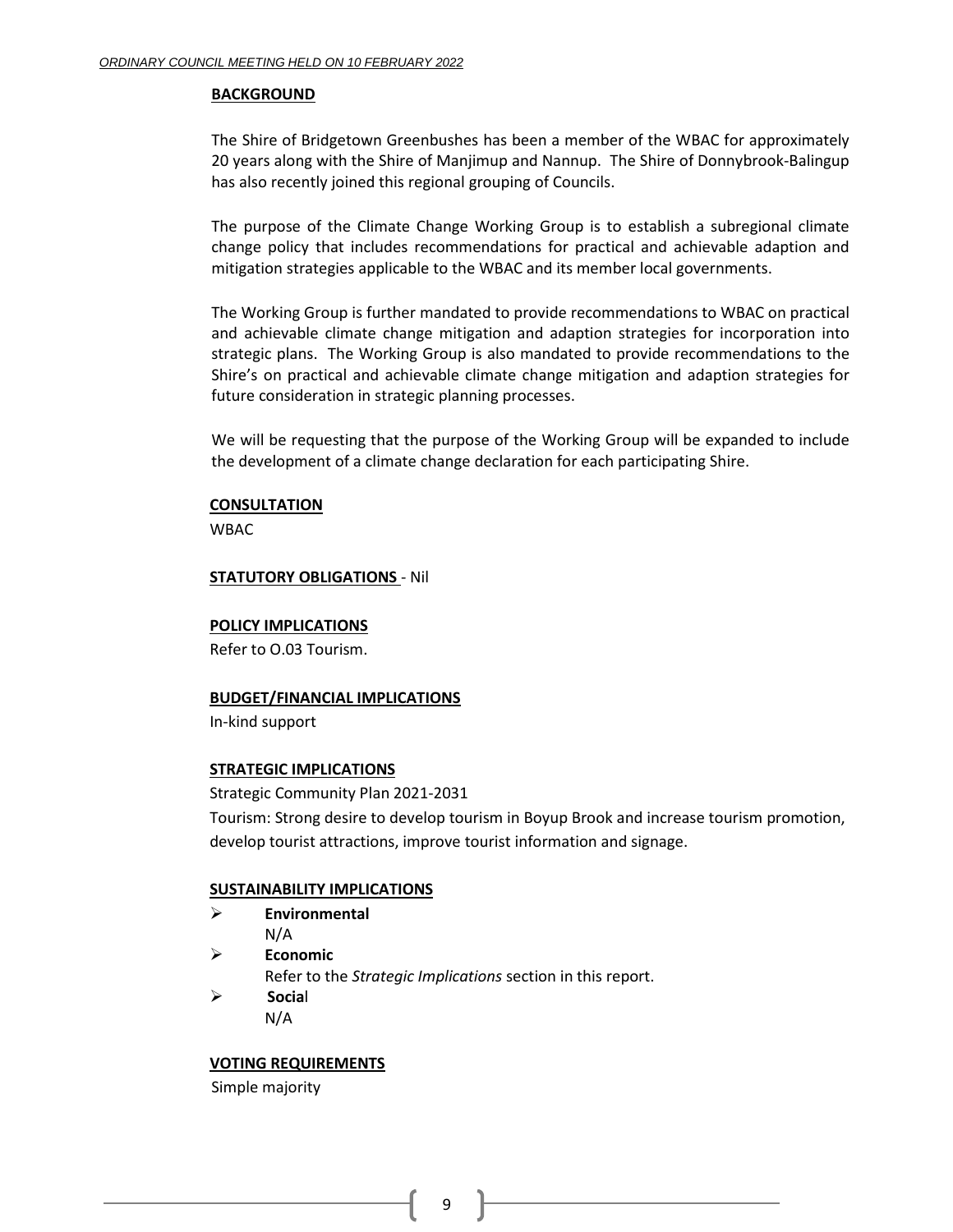# **COUNCIL DECISION & OFFICER RECOMMENDATION – Item 10.4.1**

**MOVED: Cr Sarah Alexander SECONDED: Cr Steele Alexander**

**That Council nominate Cr Price and Cr Kaltenrieder as members of the Warren Blackwood Alliance of Councils Climate Change Impact Reference Group.**

**CARRIED 9/0 Res 22/02/05**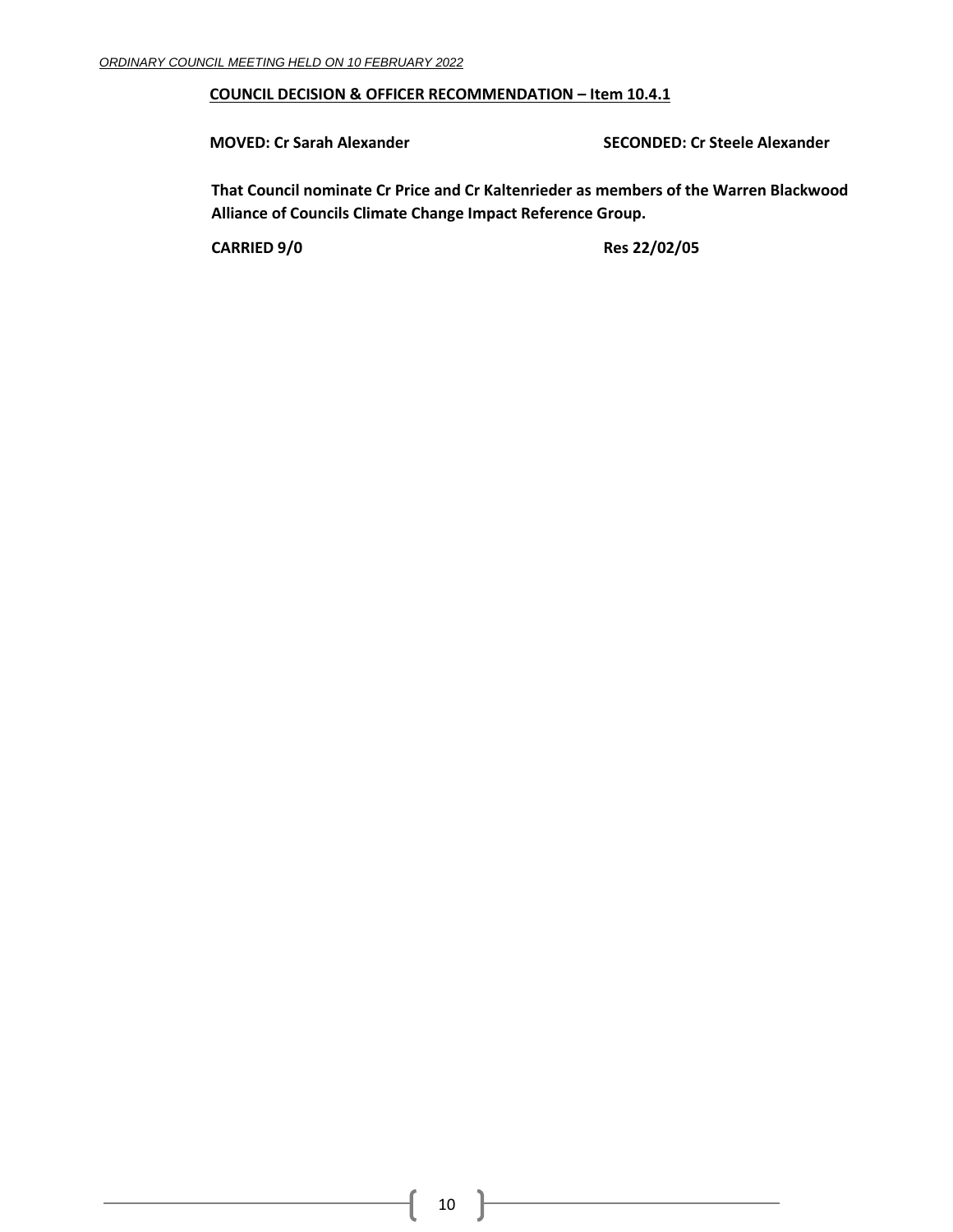#### **Impartiality Interest**

The Chief Executive Officer declared an impartiality interest in item 10.4.2 as proposed elements involve the CEO.

The Shire President, Deputy Shire President, Cr Philippe Kaltenrieder, Cr Charles Caldwell, Cr Adrian Price, Cr Sarah Alexander, Cr Moir, Cr Steele Alexander and Cr Darren King declared an impartiality interest in item 10.4.2 due to council composition and remuneration process.

#### <span id="page-10-0"></span>**10.4.2 Local Government Act Review**

| Location:<br><b>Applicant:</b> | Shire of Boyup Brook<br>N/A                                                                                                                                                                                                                              |
|--------------------------------|----------------------------------------------------------------------------------------------------------------------------------------------------------------------------------------------------------------------------------------------------------|
| <b>Disclose of Interest:</b>   | CEO - Some elements may relate to contractual arrangements.<br>Councillors - Some elements may result in the number of<br>Councillors being elected to Council being reduced, changes to the<br>electoral process and abolishment of Wards in the Shire. |
| Date:                          | 28 January 2022                                                                                                                                                                                                                                          |
| Author:                        | Dale Putland - Chief Executive Officer                                                                                                                                                                                                                   |
| <b>Authorizing Officer:</b>    | Dale Putland - Chief Executive Officer                                                                                                                                                                                                                   |
| <b>Attachments:</b>            | Local Government Act Review Summary of Changes and proposed<br>response.                                                                                                                                                                                 |

#### **PURPOSE**

The State Government have recently advised of a consultation period, which is due to close on 25 February 2022 on the proposed Local Government Act legislative reforms. Some of the proposed reforms have potential to impact significantly on the Shire of Boyup Brook.

\_\_\_\_\_\_\_\_\_\_\_\_\_\_\_\_\_\_\_\_\_\_\_\_\_\_\_\_\_\_\_\_\_\_\_\_\_\_\_\_\_\_\_\_\_\_\_\_\_\_\_\_\_\_\_\_\_\_\_\_\_\_\_\_\_\_\_\_\_\_\_\_\_\_\_

WALGA has prepared a submission on the Local Government Act Reforms. Attachment 1 lists elements of these reforms with an explanation of the rationale behind them and the WALGA response. While many of the WALGA recommendations accord with the Shire of Boyup Brook position, some do not, particularly in relation to abolition of wards and reduction in the number of Councillors. It is therefore recommended that Council make their own submission on the Local Government Act reforms.

#### **COMMENT**

The Department of Local Government, Sport and Cultural Industries notes the following:

*"Local government benefits all Western Australians. It is critical that local government works with:*

- *a culture of openness to innovation and change*
- *continuous focus on the effective delivery of services*
- *respectful and constructive policy debate and democratic decision-making*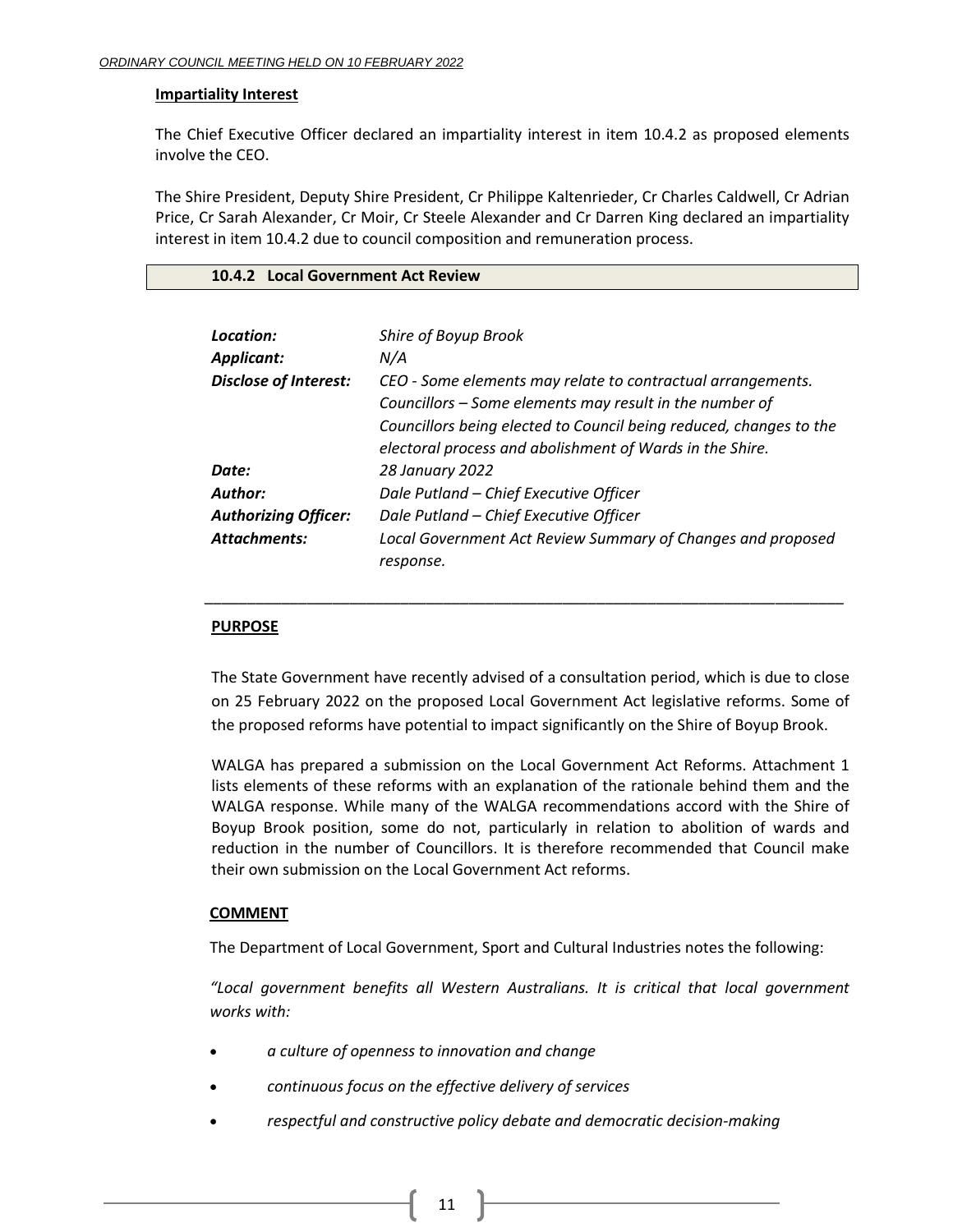• *an environment of transparency and accountability to ensure effective public engagement on important community decisions.*

Since first coming to office in 2017, the McGowan Government has already progressed reforms to improve specific aspects of local government performance. This includes new laws that work to improve transparency, cut red tape, and support jobs growth and economic development - ensuring that local government works for the benefit of local communities.

Based on the significant volume of research and consultation undertaken over the past five years, the Minister for Local Government has now announced the most significant package of major reforms to local government in Western Australia since the Local Government Act 1995 was passed more than 25 years ago. The package is based on six major themes:

- 1. Earlier intervention, effective regulation and stronger penalties;
- 2. Reducing red tape, increasing consistency and simplicity;
- 3. Greater transparency and accountability;
- 4. Stronger local democracy and community engagement;
- 5. Clear roles and responsibilities; and
- 6. Improved financial management and reporting.

As a general comment, several of the proposed reforms seem to duplicate existing local government processes and are expected to cost local governments substantial amounts of money to carry out in order to be compliant.

Others, such as the introduction of independent persons onto Audit Committees, seem to insinuate a distrust of local governments at a State level to be able to govern their own affairs appropriately, and in accordance with legislative requirements.

While responses to most of the proposed changes are adequately addressed through the WALGA submission, Council should make a separate submission addressing elements where the Shire's position may differ. In particular, it is recommended that Council make a submission regarding the proposed removal of wards and reduction in the number of Shire Councillors. Council has recently considered a ward review, retaining wards and a 9 member Council. Recommended a submission to retain wards and a 9 member Council using the ward review as evidence.

# **CONSULTATION**

Councillors and the CEO attended a briefing by WALGA with Councillors from the Warren Blackwood Alliance of Councils.

Consultation has also occurred with elected members and CEOs from Local Government Members of the Warren Blackwood Alliance of Councils and other Local Governments in the WALGA South West Country Zone.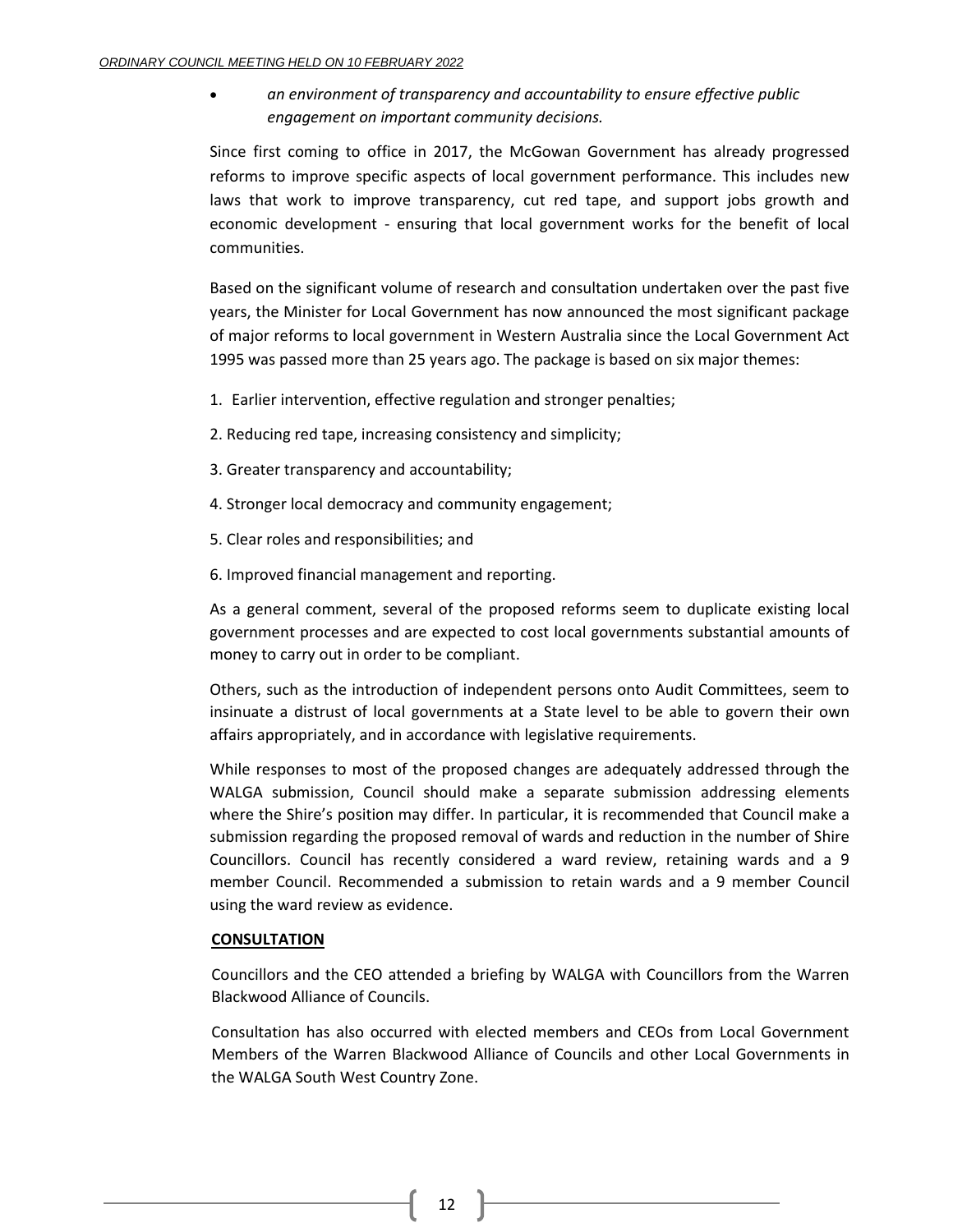#### **STATUTORY OBLIGATIONS**

The reforms relate to the Local Government Act 1995, an Act of State Parliament that has now been substantially in place since 1996, some 25 years. If enacted, all Western Australian Local Governments will be required to amend their policies, procedures and practices to accord with the amended Act.

#### **POLICY IMPLICATIONS**

Prospective amendments to the Local Government Act 1995 may require reconsideration of several strategic and policy positions of the Shire of Boyup Brook.

#### **BUDGET/FINANCIAL IMPLICATIONS**

Should aspects with financial implications be included in the new Act, the cost of those aspects will need to be factored into the local governments operational budget.

The cost to carry out these proposed reforms is expected to be financially severe to the local government.

Therefore, it is in Council's interest to advocate that the cost of the proposed reforms be borne by the State Government.

A recommendation to this effect will be included in the Officer recommendation and included with the submission to DLGSC.

#### **VOTING REQUIREMENT**

Absolute Majority required: Yes.

#### **MOVED INTO COMMITTEE**

**MOVED: Cr Sarah Alexander SECONDED: Cr Darren King**

**That the Council move into a committee of the whole under clause 15.6 of the Standing Orders, Local Law No.1.1 to allow members free discussion on the matter.**

**CARRIED 9/0 Res 22/02/06**

#### **MOVED OUT OF COMMITTEE**

**MOVED: Cr Helen O'Connell SECONDED: Cr Philippe Kaltenrieder**

**That the Council moves out of committee of the whole under clause 15.6 of the Standing Orders, Local Law No.1.**

**CARRIED 9/0 Res 22/02/07**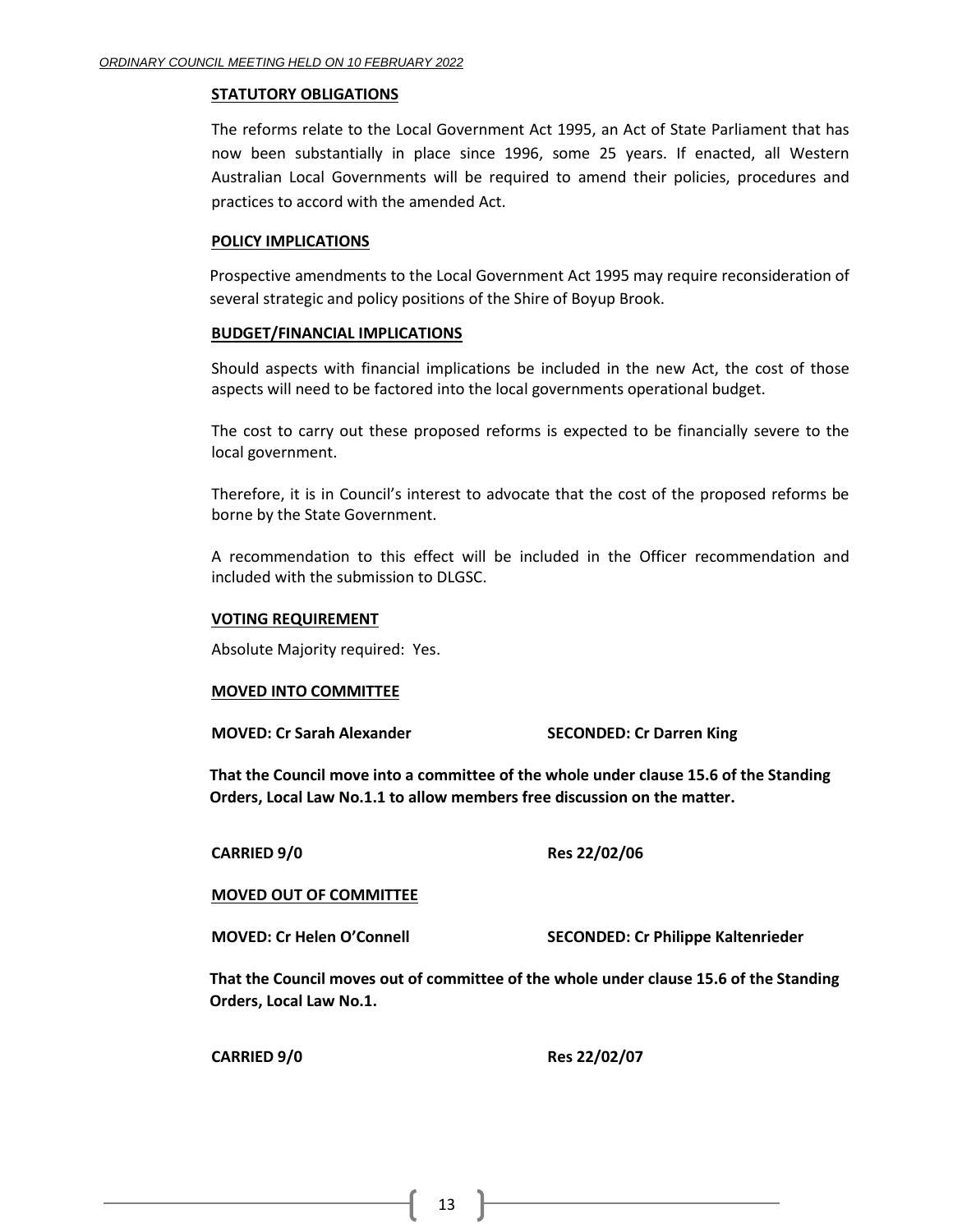### **COUNCIL DECISION & OFFICER RECOMMENDATION - ITEM 10.4.2**

**MOVED: Cr Adrian Price SECONDED: Cr Philippe Kaltenrieder**

**That Council:**

- **1. Make a formal submission on the proposed local government reforms outlining the key areas of Council concern as identified in Attachment 1 as amended.**
- **2. Request that the cost of implementing the proposed reforms if adopted are borne by the State Government to prevent an additional financial burden being placed on Shire ratepayers.**

**CARRIED BY ABSOLUTE MAJORITY 9/0 Res 22/02/08**

### <span id="page-13-0"></span>**11 COMMITTEE MINUTES**

<span id="page-13-1"></span>**11.1 Annual Awards Committee Minutes**

#### **COUNCIL DECISION & OFFICER RECOMMENDATION – ITEM 11.1**

**MOVED: Cr Steele Alexander SECONDED: Cr Helen C O'Connell That the unconfirmed minutes of the Annual Awards Committee held on Thursday, 18 November 2021 be received. CARRIED 9/0 Res 22/02/09**

# <span id="page-13-2"></span>**12 MOTION OF WHICH PREVIOUS NOTICE HAS BEEN GIVEN** Nil

<span id="page-13-4"></span><span id="page-13-3"></span>**13 URGENT BUSINESS BY APPROVAL OF THE PRESIDENT OR A MAJORITY OF COUNCILLORS PRESENT**

#### <span id="page-13-5"></span>**13.1 Designated Area Migration Agreement (DAMA)**

| Location                      | N/A                                                                                       |
|-------------------------------|-------------------------------------------------------------------------------------------|
| <b>Applicant</b>              | N/A                                                                                       |
| <b>File</b>                   | DAMA                                                                                      |
| <b>Disclosure of Interest</b> | Nil                                                                                       |
| Date                          | March 2020                                                                                |
| Author                        | Dale Putland Chief Executive Officer                                                      |
| <b>Authorising Officer</b>    | Dale Putland - Chief Executive Officer                                                    |
| <b>Attachments</b>            | Attachment 1 – DAMA documents including original MOU, Business                            |
|                               | Case and proposed contributions                                                           |
|                               | Attachment 2 – Currently proposed MOU                                                     |
|                               | Attachment 3 – Currently proposed list of financial contributions                         |
|                               | Attachment 4 – DAMA Frequently asked questions including list of<br>included professions. |
|                               |                                                                                           |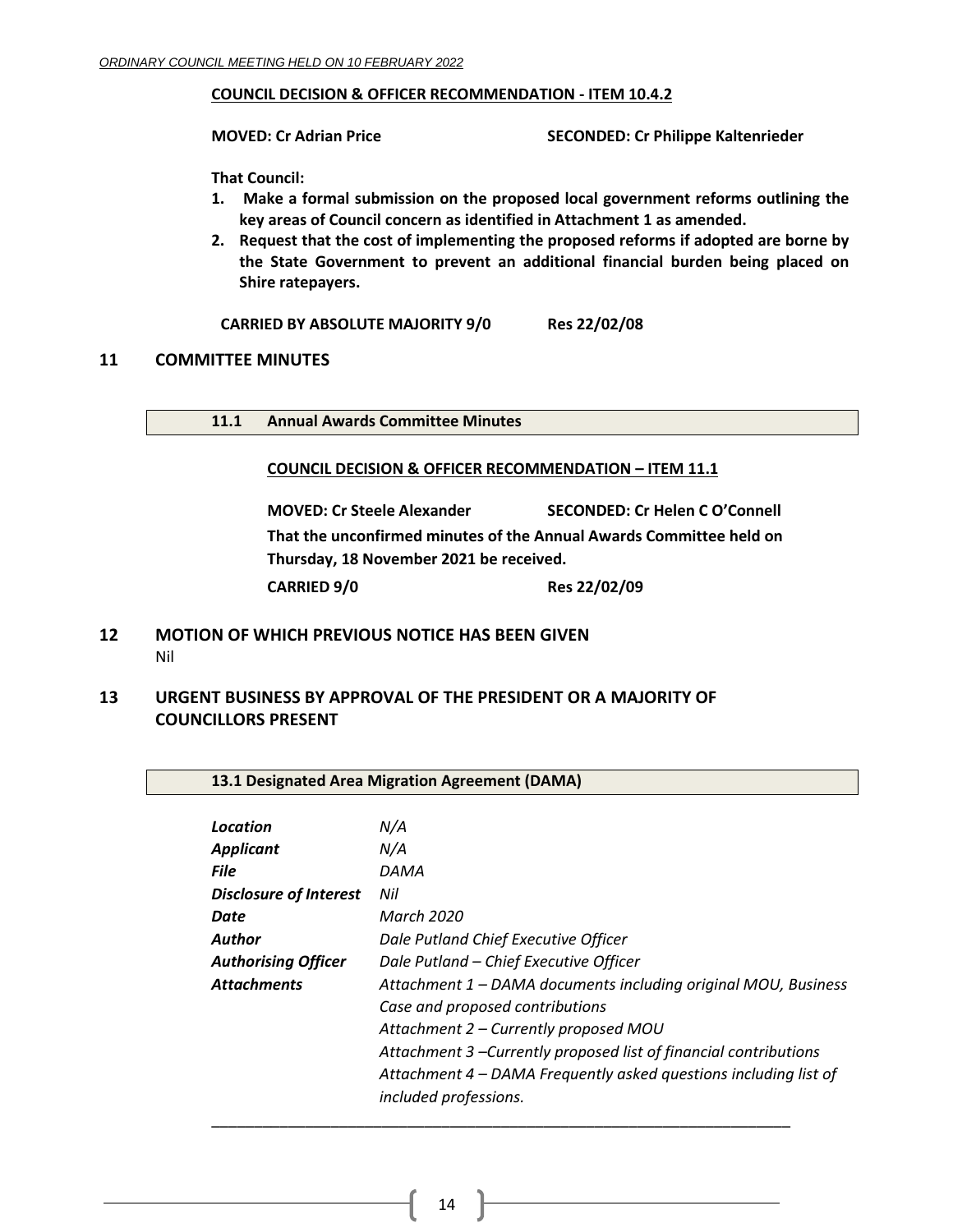#### **SUMMARY**

In late 2019, the Shire of Boyup Brook was requested to enter into an arrangement for establishment of a Designated Area Migration Agreement (DAMA) with the Commonwealth Government to allow for specific visas aimed to address skill shortages in the South West region. The DAMA was an initiative of the Shire of Dardanup.

The Shire was requested to contribute \$5,000 per year to support the DAMA, but after the issue was discussed with Council, the Shire advised the Shire of Dardanup that it was not able to assist with funding of the DAMA.

The South West DAMA has now been signed off by the relevant minister and the Shire of Dardanup is now requesting that the Shire of Boyup Brook participate in an MOU agreement for establishment of the DAMA as a non-financial partner.

### **BACKGROUND / COMMENT**

The DAMA was an initiative of the Shire of Dardanup. The business case prepared by the Shire of Dardanup is included in Attachment 1 with the initial MOU that was proposed.

The Shire of Dardanup proposed that all Local Governments contributed equally to the DAMA. After discussions with between the CEO, former Deputy CEO and Council, the CEO advised the Shire of Dardanup that the Shire of Boyup Brook considered that a rate-based contribution was more appropriate. This proposal was rejected by the Shire of Dardanup and consequentially, the Shire of Boyup Brook declined to contribute financially to the agreement.

The Shire of Dardanup has recently employed an officer to administer the DAMA and the MOU establishes the number of visits to contributing local governments, dependant on the value of their contribution.

In late 2021, the Shire of Dardanup requested that all 12 local governments sign the MOU acknowledging that not all 12 are contributing financially. The proposed MOU and contributions list are included as Attachments 2 and 3 respectively.

Participating as a non-financial member will allow the Shire of Boyup Brook to monitor the success of the DAMA and if a benefit is identified, allow the Shire to become a financial participant in future. It is therefore recommended that the Shire participate in the DAMA as a non-financial member

# **CONSULTATION**

The DAMA has been discussed on several occasions at the Bunbury Geographe Alliance of Councils while the CEO and Shire President were present.

The DAMA was discussed informally with Council in early 2020, however, no formal consultation has been undertaken and Council has not considered a formal report on the matter.

#### **STATUTORY OBLIGATIONS**

Nil